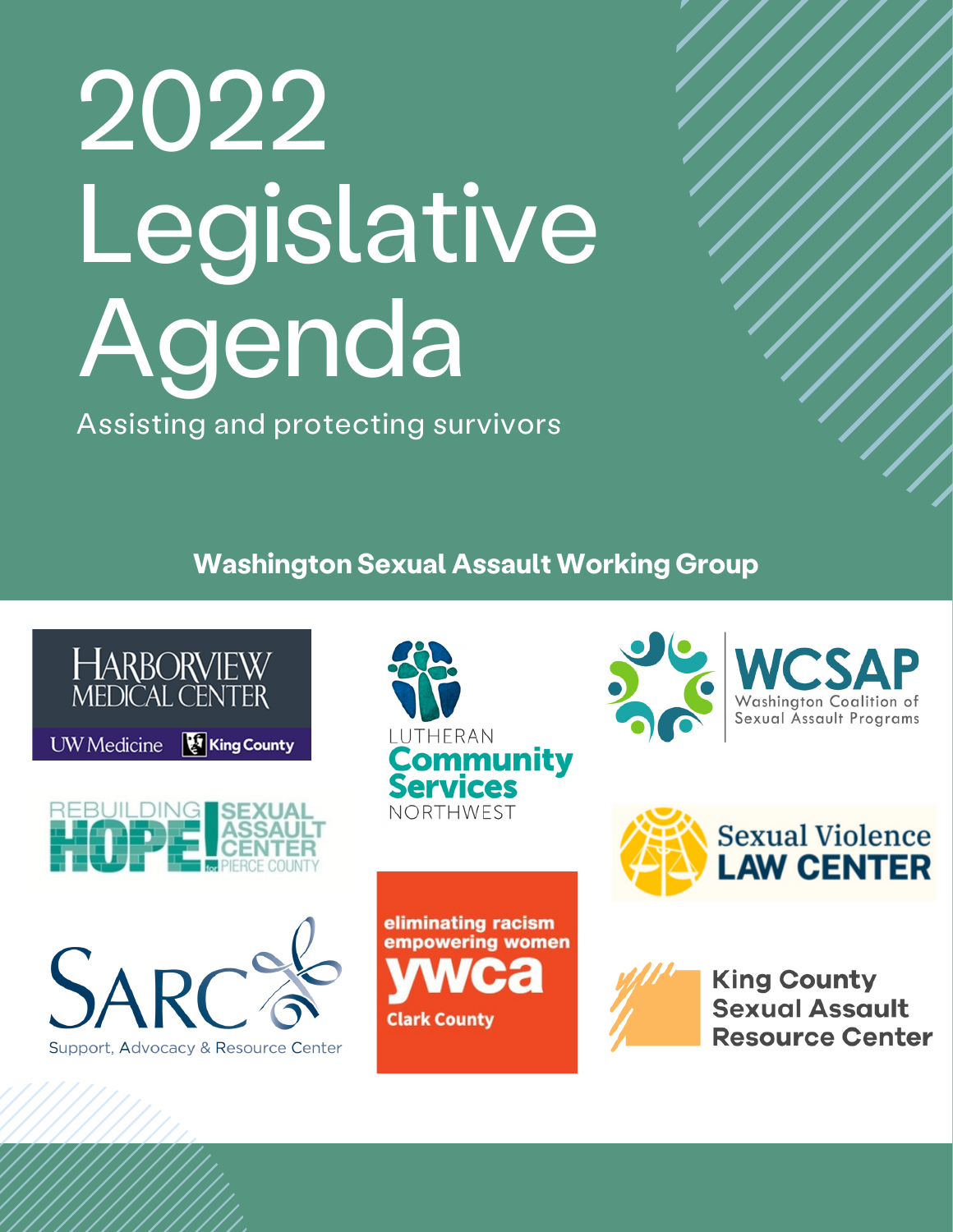# Victims must be a priority

Last year, more than 20,000 survivors of sexual assault were assisted by one of Washington's 63 Community Sexual Assault Programs (CSAP's) and other organizations assisting victims. That assistance is possible because Washington has long been a leader in responding to sexual violence.

In the 25 years since a first-of-its-kind state plan for statewide victim services was implemented, we have passed new laws and expanded services across the state that reflect our growing understanding and recognition of the pervasiveness and impact of sexual violence.

*We now know that with immediate, traumainformed support, victim healing and recovery is possible.*

And that understanding has informed critical victim safety, protection, support and prevention policies in the last few years.

*"Ittook four years to go through trial…that was before COVID. I worked with KCSARC for a very long time. I don't know where I would have gotten those updates from ifit wasn't my advocate. There are ways thatthe system is broken; the one thing that was consistent for me was that my advocate always had the answer."*

—Alex, survivor

*"I can'timagine how anyone could start to begin to rebuild their lives without an organization such as Tri-City SARC. Sexual assaultresource centers are our strongest voice when we are strangled with fear. They are our crutch when we are physically weakened, and they are our humanity when we are left devastated and destroyed."* —Elizabeth, survivor

Along with finally eliminating the shameful rape kit backlog, passage of HB 1109 in 2021 reinforced a victim's right to support in their community, further fulfilling our state constitutional guarantee of "due dignity and respect" in granting fundamental rights to victims who report.

#### **But there remains more to do.**

We know many survivors of sexual assault continue to face systemic and cultural barriers to support and protection here in Washington state. Victims of a crime the Legislature calls "the most heinous crime against another person short of murder" deserve better.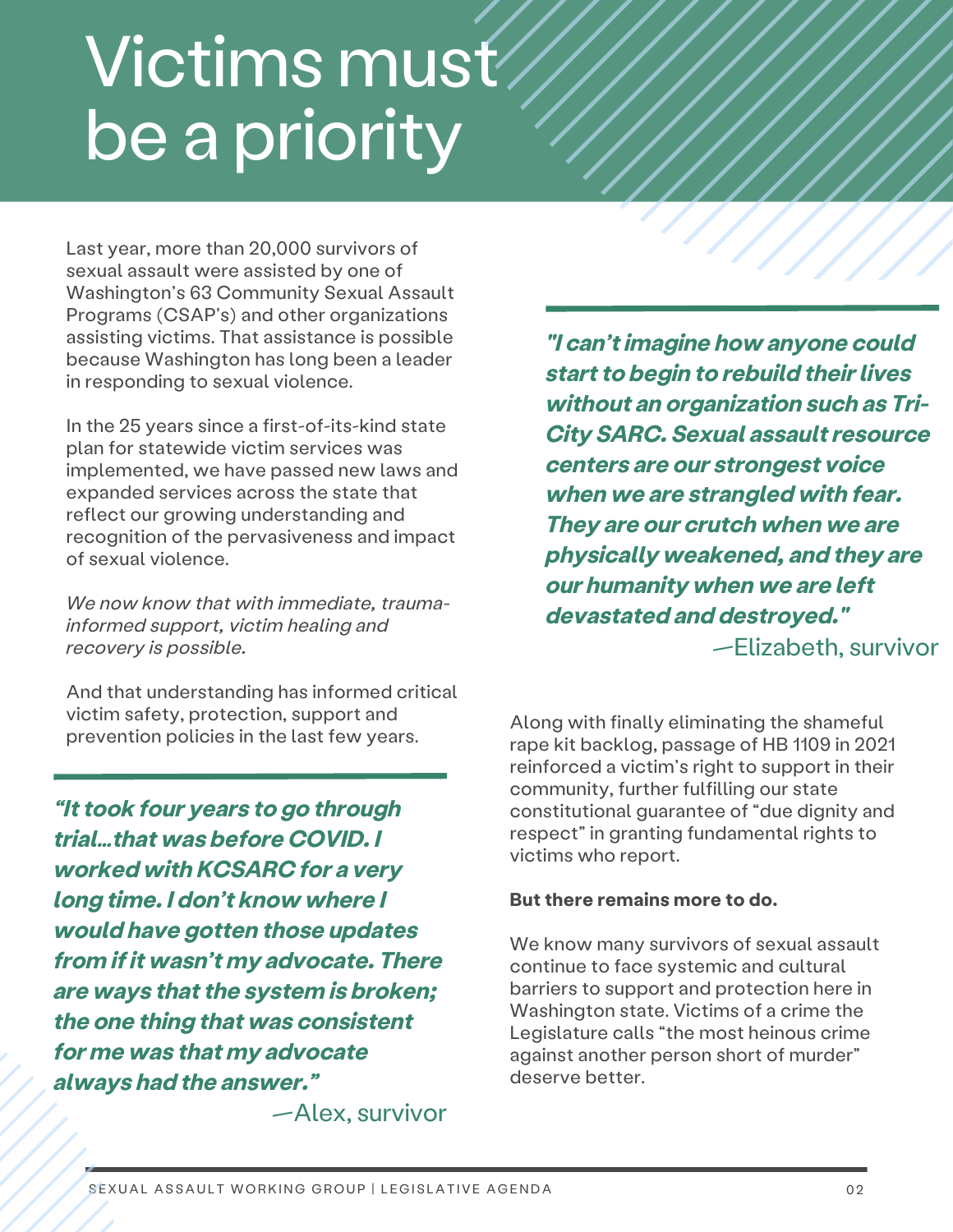**A working group of community-based sexual assault organizations is calling on the legislature to further strengthen victim resources and considerthe impact on victims in decisions aimed toward improving equity in our criminal legal system. These include:**

# **Stabilizing supportive resources**

All community-based sexual assault programs are stretched beyond capacity, and doing more with fewer resources. Organizations are reporting extensive wait lists, while caseloads are 20% over target challenging our ability to maintain staff.

Further complicating this situation is the fact that the state has relied on unstable federal funding for 65% of the annual costs of providing services victims of sexual assault. And this significant source of federal funding has been shrinking, undercutting OCVA's ability to fund programs. The Victim of Crime Act (VOCA) Crime Victims Fund has shrunk 67% in the past 3 years, leaving Washington state services in serious peril.

*VOCA has declined steadily every year forthe pastthree years, which has led to reductions in VOCA grants for states. This then gets passed on to local programs.*

—Susan Marks, WCSAP

*"The number of children who were sexually exploited increased 196% after an entire year ofthe pandemic. These traumatized children willrequire continued and consistent services in orderto heal."*

> — JoDee Garretson, Support Advocacy & Resource Center, Tri-Cities

*"In the past couple years we have noted an increase in the needs of our*  $clients$  *who cannot find adequate support due to closures and capacity shortages in other social services. We operate a therapy program, and due to the general increased need for mental health services, our waitlist has steadily grown longer. Where it used to be 2 to 3 weeks, it's now 2 to 3 months."*

> — Sarah Ciambrone, Rebuilding HOPE!, the Sexual Assault Center for Pierce County